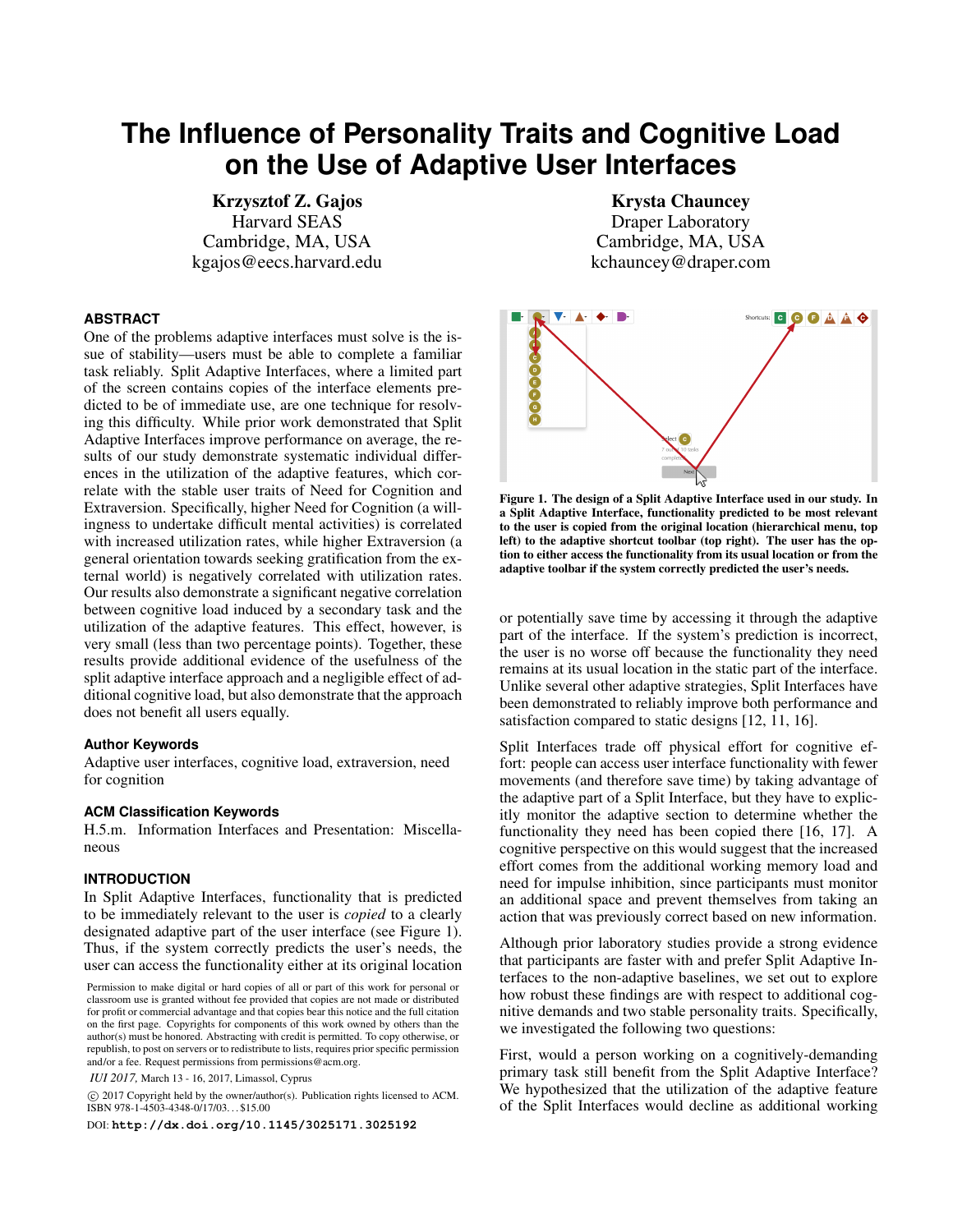memory load increased. To that end, we asked users to perform rehearsal tasks of varying difficulty that taxed the phonological loop component of working memory while also using the Split Interface.

Second, are Split Adaptive Interfaces equally beneficial to all people? Behavioral tendencies that remain stable in individuals over the long term may mean that some users are better able to take advantage of the adaptive feature than others. Specifically, differences in Need for Cognition (a tendency to undertake challenging cognitive tasks) and Extraversion (an increased likelihood or speed of responding to external stimuli) may change the utilization rates of the adaptive feature.

The results of our study conducted with 16,373 participants demonstrated significant effects of all three factors (additional cognitive load, Need for Cognition, Extraversion) on the utilization of the adaptive feature of the Split Adaptive Interface. However, the effect size for additional cognitive load was so small as to be negligible in practice.

## **RELATED WORK**

Adaptive User Interfaces. In this project, we use the term "adaptive user interfaces" to mean user interfaces that automatically adapt the organization or presentation of user interface *functionality* in response to some characteristic of the user or context. The design space of such adaptive user interfaces is large [\[2\]](#page-4-4) and designing an effective adaptive user interface is challenging: past research documented both successes (designs that improved participants' performance and satisfaction) [\[23,](#page-4-5) [13,](#page-4-6) [3,](#page-4-7) [16,](#page-4-2) [18,](#page-4-8) [30,](#page-5-0) [33\]](#page-5-1) and failures (designs that cause confusion and got in the way of users' tasks) [\[10,](#page-4-9) [31,](#page-5-2) [16\]](#page-4-2). Split Adaptive Interfaces are a particularly effective approach in that they reliably help participants be more efficient and participants generally report preferring them to conventional static designs [\[12,](#page-4-0) [11,](#page-4-1) [16\]](#page-4-2). The success of Split Adaptive Interfaces is likely attributable to the fact that this approach does not hinder the learnability of the original interface [\[7\]](#page-4-10). Split Adaptive Interfaces are based on the concept of Split Menus [\[35\]](#page-5-3) with one key difference: in the original Split Menus functionality was *moved* from its initial location to the adaptive location, which hurt participants' performance in situations where adaptation occurred frequently [\[10\]](#page-4-9). In Split Adaptive Interfaces, functionality is *copied* to the adaptive portion of the interface, which allows the user to still access the functionality at the original location. Prior work has characterized the impact of screen size, the accuracy of the adaptive algorithms at predicting a person's need and the predictability of the behavior of the adaptive algorithm on users' performance and satisfaction with Split Adaptive Interfaces [\[11,](#page-4-1) [17\]](#page-4-3).

Individual Differences. The area of individual differences in psychology has a long track record of validated measures of stable individual traits over time (for a review, see [\[32\]](#page-5-4)). When operating Split Adaptive Interfaces, participants trade off physical effort (using the static part of the interface, where they can rely on habit, but need to perform a larger number of clicks) and cognitive effort (monitoring the contents of the adaptive part of the interface to see if a helpful adaptation took place and task can be performed with fewer clicks). For this reason, we selected two personality traits that have strongest links to performance on cognitivelydemanding tasks: Need for Cognition (NFC) reflects one's willingness to undertake difficult mental activities and has a demonstrated relevance to exploratory behavior and deep learning activities [\[6\]](#page-4-11). Extraversion trait is relevant to performance on tasks requiring sensory processing and directed attention [\[22\]](#page-4-12) (such as monitoring the state of the adaptive part of the interface). However, results are highly inconsistent: some show introverts performing better, and others the reverse [\[36\]](#page-5-5)—there is strong agreement about the relevance of the Extraversion trait, but there is neither a consensus on the mechanism responsible for the effect nor even on the direction of the effect [\[27\]](#page-5-6).

Both constructs have validated measurement instruments going back decades [\[4,](#page-4-13) [9\]](#page-4-14). However, applying this body of knowledge to behavior in the human-computer interaction context is an understudied area. Some work has shown that extraverts and introverts use differing types of computer services [\[24\]](#page-4-15), and that extraverts perform better under noisy conditions than introverts [\[15\]](#page-4-16). People with higher Need for Cognition indices are more likely to be curious and in a focused attentive state while using a computer [\[29\]](#page-5-7) and have higher performance at complex skill acquisition in the context of computer task performance [\[8\]](#page-4-17). Individual differences in specific cognitive abilities (particularly spatial abilities) have been shown to predict different levels of success with different user interface design paradigms (command line, menubased, etc) [\[1\]](#page-4-18). These findings suggest that some aspects of human performance in a static-interface computing context may be shaped by user traits. Given that adaptive user interfaces may require additional cognitive effort to operate, it is logical—but untested—that these user traits may also lead to differing behavior with adaptive interfaces.

## **STUDY**

Informed by the prior research, we formulated the following hypotheses and a research question:

H1: Increasing additional memory load will result in lower utilization of the adaptive toolbar.

H2: People with higher need for cognition scores will utilize the adaptive toolbar more than those with low NFC scores. RQ1: Will extraversion have an impact on the utilization of the adaptive toolbar and if so, what will this impact be?

Tasks. Participants were asked to perform menu selection tasks using a Split Adaptive Interface illustrated in Figure [1](#page-0-0) (similar to the design used in prior research [\[16,](#page-4-2) [17\]](#page-4-3)). The interface comprised of a hierarchical menu (Figure [1,](#page-0-0) top left), which stayed unchanged throughout the study. The interface also included an adaptive shortcut toolbar (Figure [1,](#page-0-0) top right), whose content changed frequently: the most recently selected item was copied onto the shortcut toolbar unless that item was already there. The least recently added item was removed from the toolbar if space was needed. The shortcut toolbar held up to six items.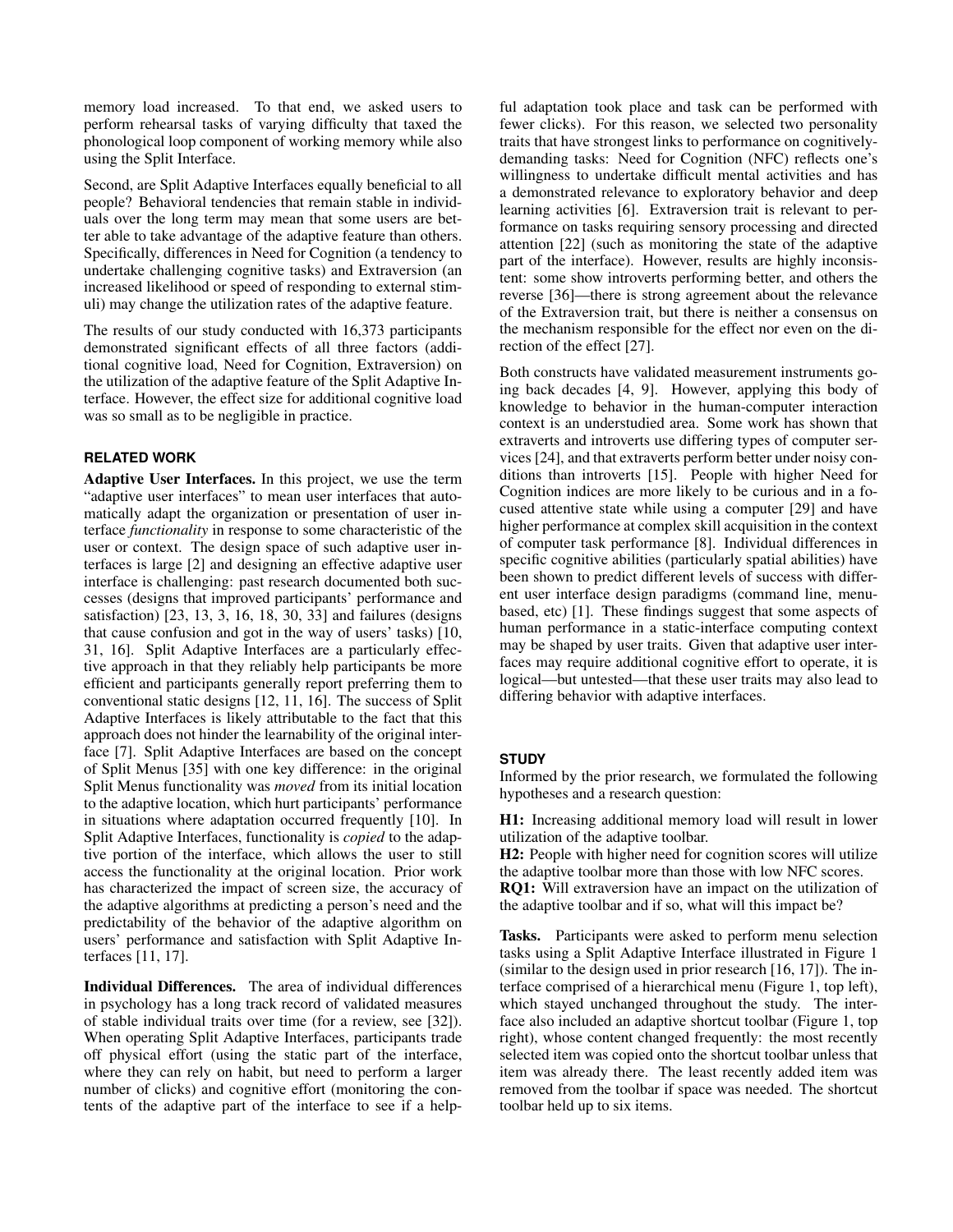Participants initiated a trial by clicking the "Next" button. At that point, the next target was revealed. With 50% probability, the system chose a target that was present on the shortcut toolbar. If the target was present on the shortcut toolbar, the participant had the choice of either selecting the target from the shortcut toolbar or selecting it from the static hierarchical menu. Selecting the item from the shortcut toolbar was faster, but required the participant to check if the item was there.

Cognitive load is defined as the load on the working memory. Therefore, we manipulated cognitive load by asking participants to memorize between zero and six randomly selected symbols (letters and numbers) at the beginning of each experimental block. Participants were asked to keep the numbers in memory for the duration of the experimental block and were asked to recall them at the end of the block. A different memory load was imposed for each block to enable for within-subject comparisons.

Procedures. We launched our study on LabintheWild.org [\[34\]](#page-5-8), a platform for conducting behavioral research with unsupervised and unpaid online volunteers. Unlike participants in traditional laboratory studies or those recruited via online labor markets (such as Amazon Mechanical Turk), participants on LabintheWild are incentivised to participate by the promise that at the end of the study they will receive feedback about how they did and the will be able to compare their performance to that of other participants. Despite the lack of monetary incentive or direct supervision, several validation studies demonstrated that the data collected on LabintheWild and other volunteer-based platforms match those collected in conventional laboratory settings [\[19,](#page-4-19) [21,](#page-4-20) [34\]](#page-5-8) as long as best practices are followed.

The landing page for the study advertised it as a Multitasking Test, it briefly explained the purpose of the test and informed participants that at the end of the test they would receive their results and be able to compare them to the results of others. The landing page was followed by a statement of informed consent and a brief demographics survey (all questions there were optional). Next, participants were presented with instructions explaining the basic task and the behavior of the shortcut toolbar. They were then asked to complete a brief (10 trials) practice block. Following recommendations for studies that involve a novel user interface element [\[28\]](#page-5-9), a prominent message was dynamically displayed on the screen encouraging participants to make use of the shortcut toolbar at least once if they didn't try it on their own. The second set of instructions explained the procedure for memorizing and reporting back the symbols and was followed by another practice block, during which participants had to memorize several symbols. Next, participants completed three or four (depending on study variant) experimental blocks of 20 trials each. Before seeing their results, they were given a chance to report cheating, distraction or technical difficulties and to provide open-ended comments. The results page reported their speed and accuracy overall, as well as how their speed was impacted by the additional cognitive load.

In the later versions of the study, a four-item Need for Cognition questionnaire (comprised of the four items from [\[5\]](#page-4-21) with the highest factor loadings) was presented during the break after the first block, and an extraversion questionnaire made up of the four items with the highest loadings from the International Personality Item Pool measuring the Extraversion domain [\[20\]](#page-4-22) was presented after the second block.

Throughout the lifetime of the study, 5 variants were available differing in the number of experimental blocks (3 or 4) and the levels of the additional memory load (i.e., the number of symbols to memorize) assigned in each block. These variants (described in terms of the memory load levels) were:  $\{0,3,6\}$ ,  $\{1,3,6\}, \{0,1,3,6\}, \{0,2,4,6\}$  and  $\{1,2,4,6\}$ . Upon arrival on the landing page for the study, participants were randomized into one of the study variants available at the time of their arrival. We initially varied the number of blocks to determine the maximum length of the study that participants would be willing to complete. We varied the memory load levels across variants to more completely cover the full range of additional memory loads (from 0 to 6 symbols). The ordering of memory load levels was randomized for each participant.

Participants. Data from 16,373 participants were included in the analysis of the impact of cognitive load on the utilization of the adaptive interface. The questionnaires measuring need for cognition and extraversion were added later in the study and their completion was optional. Data from 4,866 participants (who answered at least three out of four questions for both traits) were used in the analyses related to the personality traits.

As is recommended practice for conducting studies with unpaid online volunteers [\[34\]](#page-5-8), we excluded all participants who reported having taken the study before, cheated, getting distracted or having encountered technical difficulties.

Design and Analysis. The study was a mixed within/between subjects design: the memory load was varied both within participants (three of four levels depending on study variant) and between participants (different study variants explored different sets of cognitive load levels).

We included only one measure as a dependent variable in the analysis: the *utilization* of the adaptive toolbar, which is defined as "the number of times that the participant selected the requested UI element from the adaptive toolbar divided by the number of times that the requested element was present on the adaptive toolbar" [\[17\]](#page-4-3).

We used analysis of variance to analyze our data. The data were averaged by block prior to analysis. Practice blocks were excluded as were the first four trials in each block (we assumed participants would need a few trials to "warm up").

In our first analysis, we characterized the impact of additional memory load on the utilization of the adaptive toolbar. Memory load was modeled as an ordinal variable (the number of symbols the person was asked to memorize). To account for the within-subjects effects, we included participant identifier as a random effect. We included study variant as a covariate.

In our second analysis, we focused on the between-subjects effects of the need for cognition (NFC) and extraversion (both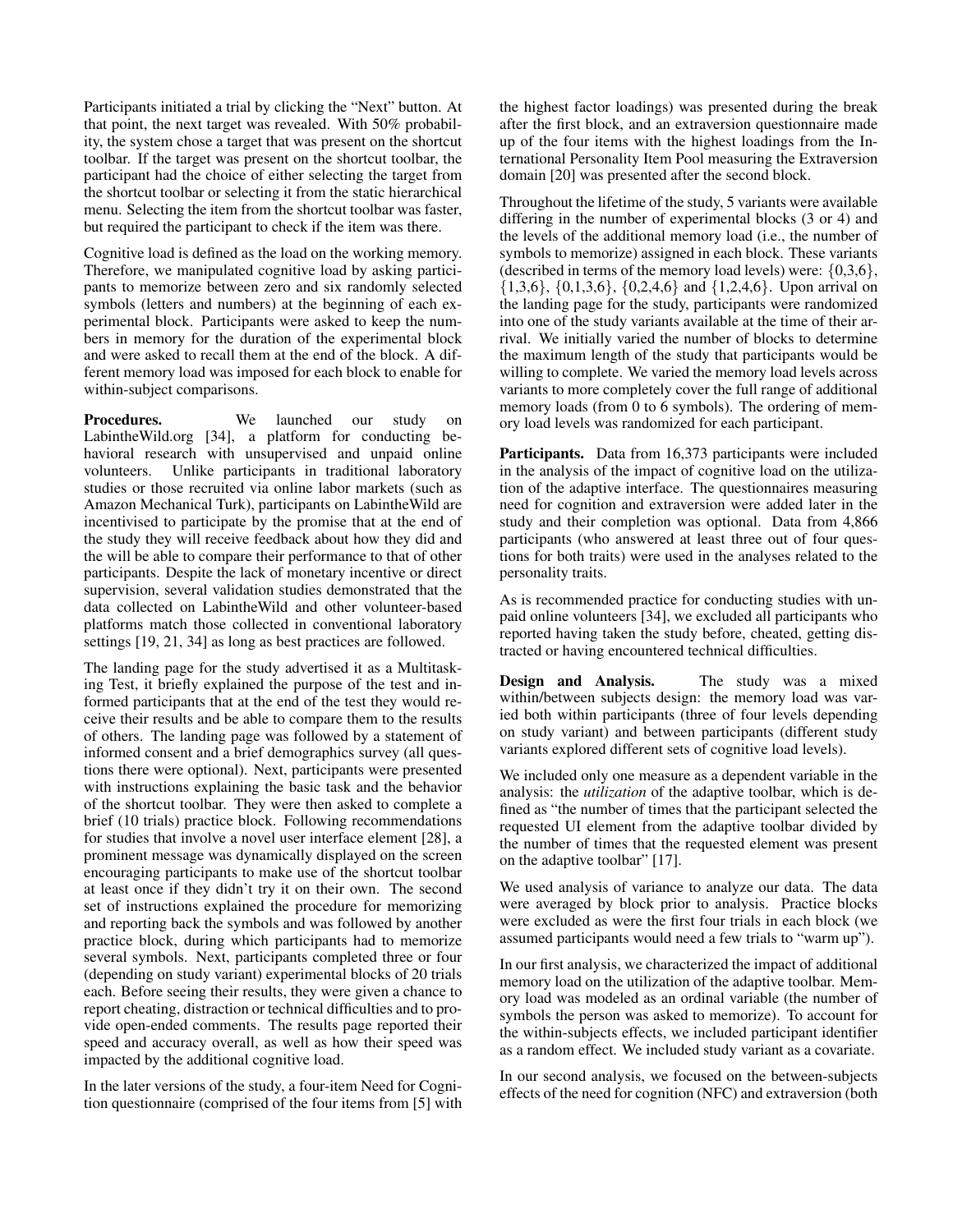

<span id="page-3-0"></span>Figure 2. Summary of the results. The results for Memory load manipulation show marginal means. The other results show raw means. NFC and Extraversion were modeled as continuous variables in analysis, but they are discretized here to improve the clarity of the illustration. The numbers above the NFC and Extraversion graphs show the number of participants with scores in each bin. Error bars show standard errors. Effect size estimates are between lowest and highest values of memory load or trait.

of which were modeled as continuous variables). We therefore no longer included participant as a factor. Instead, we included memory load and study variant as covariates. We also included all pairwise interactions among NFC, extraversion and memory load in the analysis.

Results. Controlling for study variant, we observed a significant main effect of memory load on utilization of the adaptive shortcut toolbar (F<sub>5,43225</sub> = 14.90,  $p < .0001$ ). However this effect was very small: participants with no additional memory load used the adaptive shortcut toolbar 80.8% of the times when a helpful shortcut was available, while participants who had to memorize six symbols utilized it 78.9% of the time (Cohen's  $d = 0.07$ ). Figure [2](#page-3-0) (left) illustrates this result.

Controlling for study variant and additional working memory load, we also found significant main effects of both need for cognition  $(F_{1,19323} = 34.10, p < .0001)$  and extraversion  $(F_{1,19323} = 12.94, p = .0003)$ . These effects were substantial: As shown in Figure [2](#page-3-0) (center), participants with mean NFC scores equal or greater than 4.5 (on a scale of 1–5) utilized the shortcut toolbar 81.6% of the time while participants with scores lower than 1.5 utilized it only 70.6% of the time (Cohen's  $d = 0.37$ ). As shown in Figure [2](#page-3-0) (right), the most introverted participants (those with extraversion scores lower than 1.5) utilized the adaptive toolbar 82.9% of the time, while the most extraverted participants (scores 4.5 or higher) utilized it only 76.1% of the time (Cohen's  $d = 0.21$ ). These between subjects effects persist after controlling for age, gender, education and frequency of computer usage.

None of the pairwise interaction effects was significant. There was also only negligible correlation between NFC and extraversion scores among our participants  $(r(1868) = .05,$  $p = .0006$ ) indicating that the two effects were independent of each other.

#### **DISCUSSION, FUTURE WORK AND CONCLUSION**

Our results supported both initial hypotheses. The utilization of the adaptive feature of the interface did decrease as working memory load increased, but that effect—while significant—was very small. A statistically significant (that is, not due to noise) but negligibly small effect in this case is a positive indicator for Split Adaptive Interfaces overall, as it firmly demonstrates that the additional cognitive burden is not a significant reason to avoid this interface design tech-

nique and that Split Adaptive Interfaces should continue to provide performance benefits even when the user is working on a cognitively demanding primary task.

As hypothesized, Need for Cognition was positively correlated with utilization. The Need for Cognition effect in this study is consistent with the general understanding of the construct—it measures willingness to undertake effortful mental activity.

Extraversion was negatively correlated with utilization. Previous work has found that introverts perform better on "mundane" or unarousing tasks than extraverts, but extraverts perform better if the task is made more arousing [\[36\]](#page-5-5). This suggests that the effect observed here may be related to the specific task and adaptation design.

Regardless, both of the trait-related effects strongly suggest that adaptive interfaces are not equally useful to all participants, indicating that adaptive strategies may themselves need to be adapted to the individual traits of their users.

These results raise a number of questions for future work in both the engineering of useful adaptive interfaces and the science of individual differences in cognition. Relevant to the engineering of useful adaptive interfaces, it is still an open question whether these effects of NFC and extraversion generalize to other kinds of adaptive interfaces. In the area of the science of cognition and individual differences, the NFC effects could be due to disposition alone or a mix of disposition and working memory span or general intelligence; the literature is divided on if or which aspects of intelligence or memory NFC correlates with [\[14,](#page-4-23) [26,](#page-5-10) [25\]](#page-4-24). Assessing working memory span, general intelligence (g), or attention allocation in addition to NFC could clarify what construct is driving the increased utilization rate here. In addition, the challenge of this task may lie more in the related areas of attentional allocation or impulse inhibition; as there is no data directly linking these constructs, it is difficult to say how differences might impact behavior.

Acknowledgements. Ofra Amir, Bernd Huber and Pao Siangliulue provided valuable feedback on the manuscript. This work was funded in part by a grant from Draper Laboratories.

**Online Appendix.** The data used in this work can be found at **<http://iis.seas.harvard.edu/resources/>**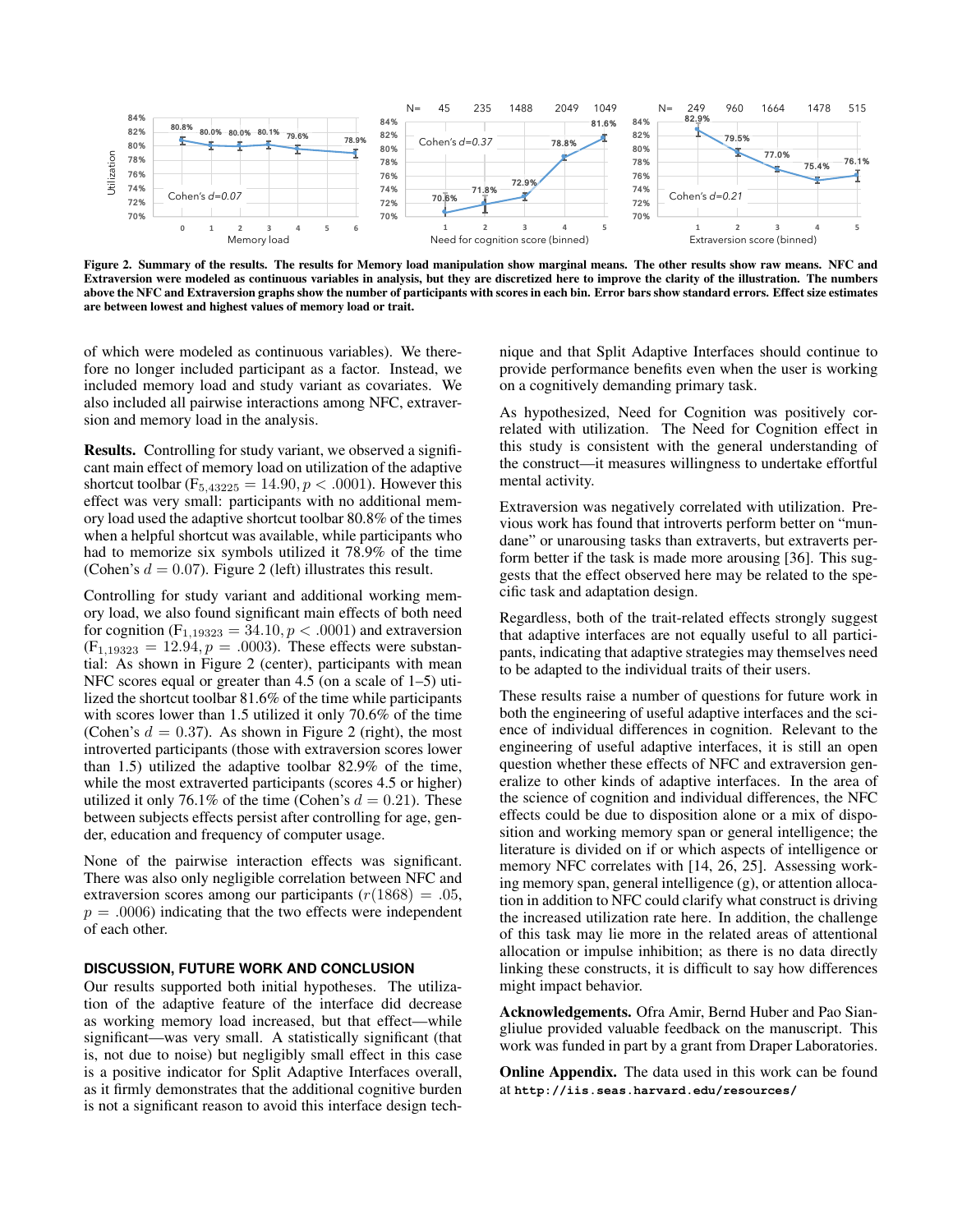## <span id="page-4-18"></span>**REFERENCES**

- 1. Benyon, D., and Murray, D. Developing adaptive systems to fit individual aptitudes. In *Proceedings of the 1st international conference on Intelligent user interfaces - IUI '93* (1993), 115–121.
- <span id="page-4-4"></span>2. Bouzit, S., Calvary, G., Chêne, D., and Vanderdonckt, J. A design space for engineering graphical adaptive menus. In *Proceedings of the 8th ACM SIGCHI Symposium on Engineering Interactive Computing Systems*, EICS '16, ACM (New York, NY, USA, 2016), 239–244.
- <span id="page-4-7"></span>3. Bouzit, S., Chêne, D., and Calvary, G. Evanescent adaptation on small screens. In *Proceedings of the Annual Meeting of the Australian Special Interest Group for Computer Human Interaction*, OzCHI '15, ACM (New York, NY, USA, 2015), 62–68.
- <span id="page-4-13"></span>4. Cacioppo, J. T., and Petty, R. E. The need for cognition. *Journal of Personality and Social Psychology 42*, 1 (1982), 116–131.
- <span id="page-4-21"></span>5. Cacioppo, J. T., Petty, R. E., and Kao, C. F. The efficient assessment of need for cognition. *Journal of personality assessment 48*, 3 (1984), 306–307.
- <span id="page-4-11"></span>6. Cazan, A.-M., and Indreica, S. E. Need for cognition and approaches to learning among university students. *Procedia-Social and Behavioral Sciences 127* (2014), 134–138.
- <span id="page-4-10"></span>7. Cockburn, A., Gutwin, C., and Greenberg, S. A predictive model of menu performance. In *CHI '07: Proceedings of the SIGCHI conference on Human factors in computing systems*, ACM (New York, NY, USA, 2007), 627–636.
- <span id="page-4-17"></span>8. Day, E. A., Espejo, J., Kowollik, V., Boatman, P. R., and McEntire, L. E. Modeling the links between need for cognition and the acquisition of a complex skill. *Personality and Individual Differences 42*, 2 (2007), 201–212.
- <span id="page-4-14"></span>9. Eysenck, H. J. A short questionnaire for the measurement of two dimensions of personality. *Journal of Applied Psychology 42*, 1 (1958), 14.
- <span id="page-4-9"></span>10. Findlater, L., and McGrenere, J. A comparison of static, adaptive, and adaptable menus. In *Proceedings of ACM CHI 2004* (2004), 89–96.
- <span id="page-4-1"></span>11. Findlater, L., and McGrenere, J. Impact of screen size on performance, awareness, and user satisfaction with adaptive graphical user interfaces. In *CHI '08: Proceeding of the twenty-sixth annual SIGCHI conference on Human factors in computing systems*, ACM (New York, NY, USA, 2008), 1247–1256.
- <span id="page-4-0"></span>12. Findlater, L., and McGrenere, J. Beyond performance: Feature awareness in personalized interfaces. *International Journal of Human-Computer Studies 68*, 3 (Mar. 2010).
- <span id="page-4-6"></span>13. Findlater, L., Moffatt, K., McGrenere, J., and Dawson, J. Ephemeral adaptation: The use of gradual onset to improve menu selection performance. In *Proceedings of CHI '09*, ACM Press (2009).
- <span id="page-4-23"></span>14. Fleischhauer, M., Enge, S., Brocke, B., Ullrich, J., Strobel, A., and Strobel, A. Same or different? clarifying the relationship of need for cognition to personality and intelligence. *Personality and Social Psychology Bulletin 36*, 1 (2010), 82–96.
- <span id="page-4-16"></span>15. Furnham, A., and Strbac, L. Music is as distracting as noise: the differential distraction of background music and noise on the cognitive test performance of introverts and extraverts. *Ergonomics 45*, 3 (2002), 203–217.
- <span id="page-4-2"></span>16. Gajos, K. Z., Czerwinski, M., Tan, D. S., and Weld, D. S. Exploring the design space for adaptive graphical user interfaces. In *AVI '06: Proceedings of the working conference on Advanced visual interfaces*, ACM Press (New York, NY, USA, 2006), 201–208.
- <span id="page-4-3"></span>17. Gajos, K. Z., Everitt, K., Tan, D. S., Czerwinski, M., and Weld, D. S. Predictability and accuracy in adaptive user interfaces. In *CHI '08: Proceeding of the twenty-sixth annual SIGCHI conference on Human factors in computing systems*, ACM (New York, NY, USA, 2008), 1271–1274.
- <span id="page-4-8"></span>18. Gajos, K. Z., Weld, D. S., and Wobbrock, J. O. Automatically generating personalized user interfaces with Supple. *Artificial Intelligence 174* (2010), 910–950.
- <span id="page-4-19"></span>19. Germine, L., Nakayama, K., Duchaine, B. C., Chabris, C. F., Chatterjee, G., and Wilmer, J. B. Is the web as good as the lab? comparable performance from web and lab in cognitive/perceptual experiments. *Psychonomic bulletin & review 19*, 5 (2012), 847–857.
- <span id="page-4-22"></span>20. Goldberg, L. R. A broad-bandwidth, public domain, personality inventory measuring the lower-level facets of several five-factor models. *Personality psychology in Europe 7*, 1 (1999), 7–28.
- <span id="page-4-20"></span>21. Gosling, S. D., Vazire, S., Srivastava, S., and John, O. P. Should we trust web-based studies? A comparative analysis of six preconceptions about Internet questionnaires. *American Psychologist 59*, 2 (2004), 93–104.
- <span id="page-4-12"></span>22. Green, T. M., and Fisher, B. The personal equation of complex individual cognition during visual interface interaction. In *Human Aspects of Visualization*. Springer, 2011, 38–57.
- <span id="page-4-5"></span>23. Greenberg, S., and Witten, I. Adaptive personalized interfaces: A question of viability. *Behaviour & Information Technology 4*, 1 (1985), 31–45.
- <span id="page-4-15"></span>24. Hamburger, Y. A., and Ben-Artzi, E. The relationship between extraversion and neuroticism and the different uses of the internet. *Computers in Human Behavior 16*, 4 (2000), 441–449.
- <span id="page-4-24"></span>25. Hill, B. D., Foster, J. D., Elliott, E. M., Shelton, J. T., McCain, J., and Gouvier, W. D. Need for cognition is related to higher general intelligence, fluid intelligence, and crystallized intelligence, but not working memory. *Journal of Research in Personality 47*, 1 (2013), 22–25.